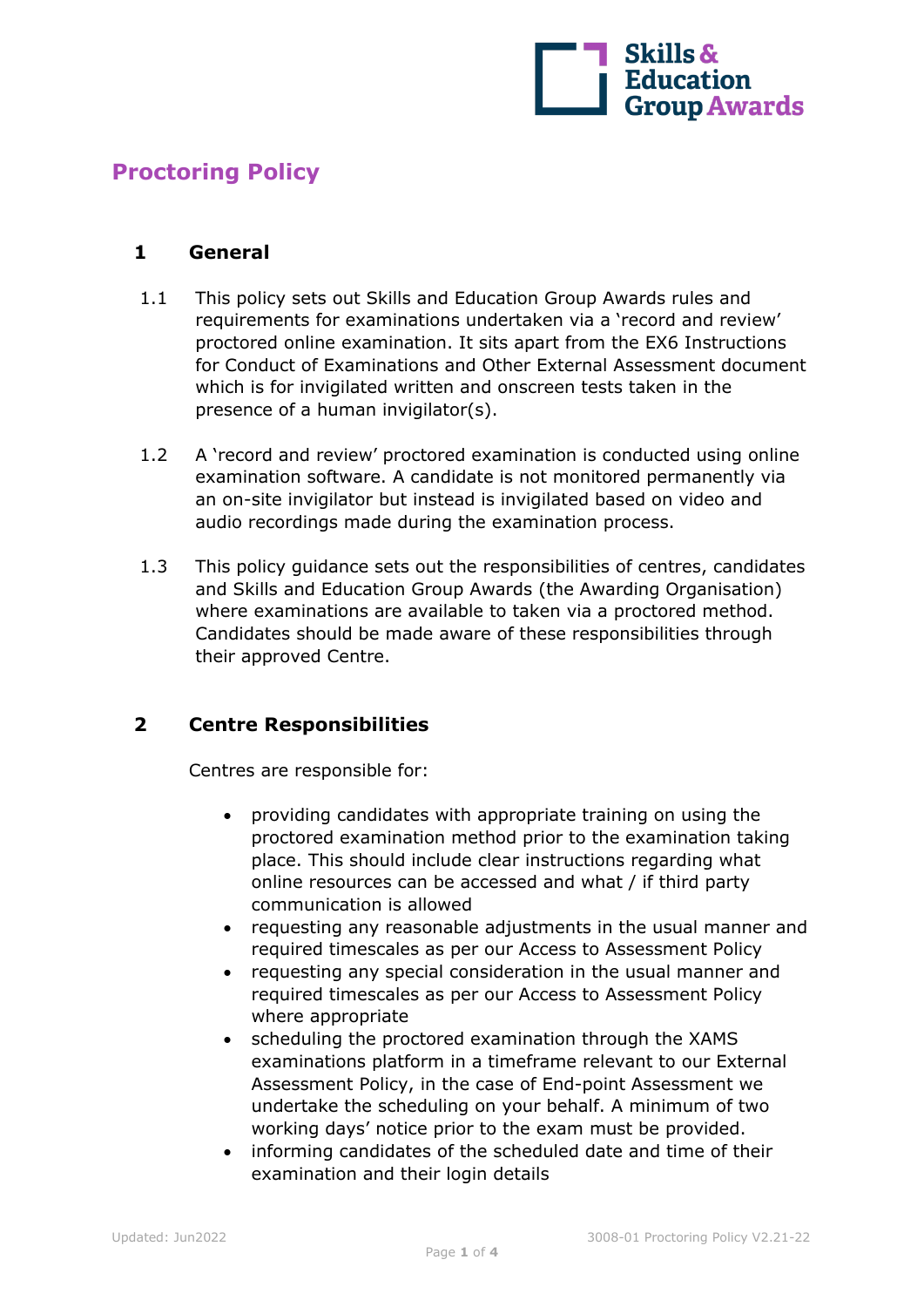

- reporting any known or suspected cases of misconduct, maladministration or malpractice to the Awarding Organisation in writing as per our Malpractice and Maladministration Policy
- ensuring that where a candidate undertakes an examination at their place of employment, the employers provide the candidate with the correct IT equipment and a suitable location / room environment.

## **3 Candidate Responsibilities**

Candidates are responsible for ensuring that:

- they correctly record the dates / times and commence their examination at the correct time. They will not be permitted to start late
- they have appropriate equipment in place including PC / laptop, microphone and webcam and an internet connection
- they leave enough time immediately prior to the assessment start time in order to go through security and identification requirements
- verifying their identity, by means of having a photograph taken using their webcam, with photographic ID that has their name and photograph on it. The name must match that by which they were registered for the examination by the Centre
- they choose an appropriate environment in which to take the exam, in a room where they will not be disturbed for the period of the exam plus 10 minutes prior to the exam start time. The room must be as quiet as possible, no background sounds ie. music or television
- they are able to scan their environment as part of the monitoring process and use the same room that is scanned for the purpose of the examination. The scan must be 360 degrees and include any workspace (desk/table)
- they appear in a state of appropriate dress as if they were to appear in public and that any clothing worn does not cause offence
- they behave professionally at all times and face the screen during the examination and be in full view of the webcam
- the computer selected for taking the exam does not have more than one display or screen
- they do not wear headphones, ear buds or any other type of listening equipment
- they do not use a phone or other electronic communication device for any reason unless specifically allowed to do so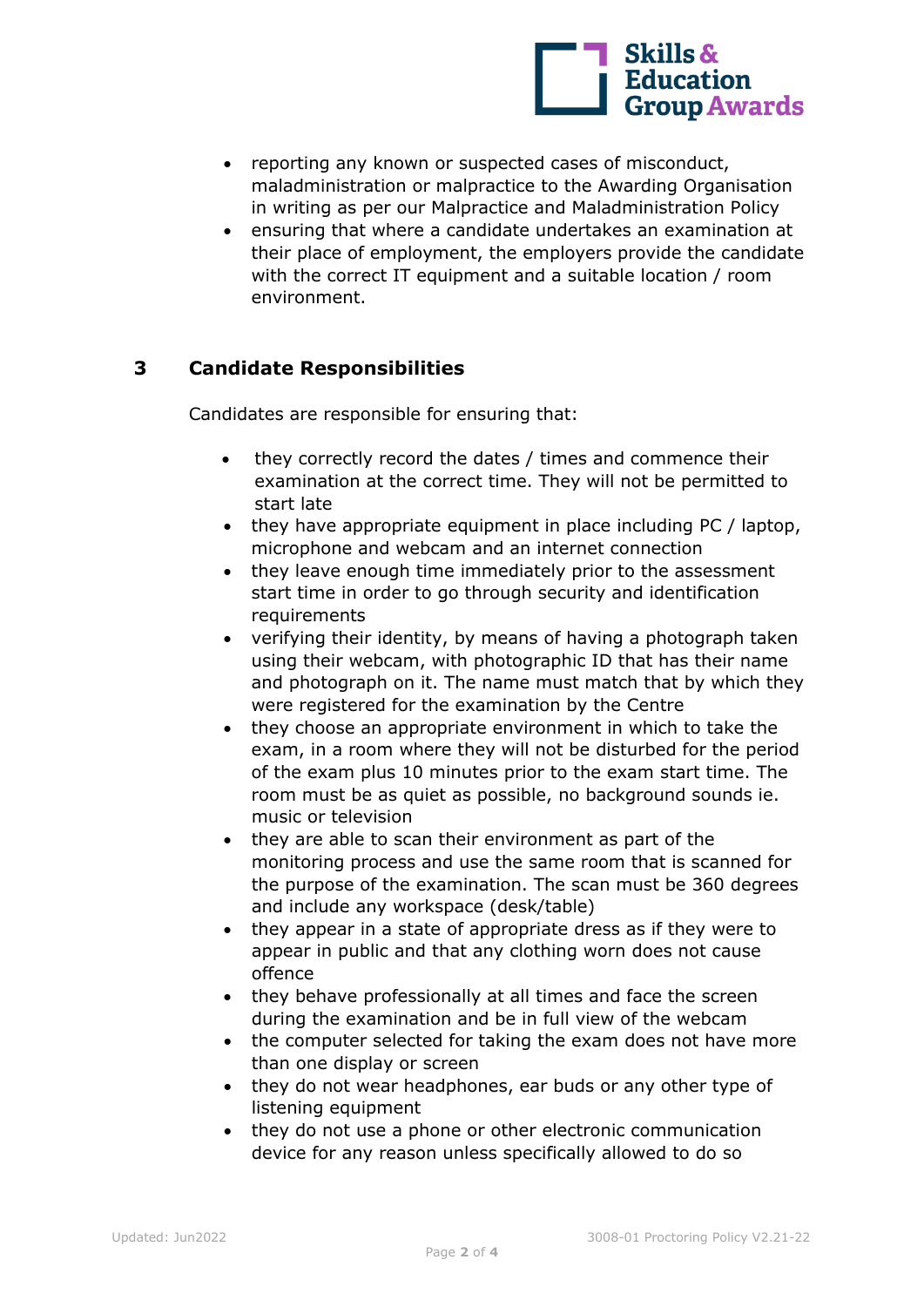

- they do not leave the room during the exam for any reason unless specifically allowed to do so
- no screen sharing software is installed or activated
- the room is sufficiently lit and lighting sources are not behind the candidate
- no person, other than the candidate, is allowed to be in the room whilst the exam is being undertaken
- there is no writing on the desk or walls around them which could aid the examination being taken
- all other programs / windows are closed on the computer other than the one required to undertake the exam
- their desk is clean and tidy, and the following items are not on the desk or used during the exam (unless specifically permitted for the exam):
	- − Books
	- − Paper
	- − Pens / Pencils
	- − Calculators
	- − Textbooks
	- − Notebooks
	- − Phones
	- − Tablets or any other internet enabled device

Failure to adhere to the requirements of this policy may result in a candidate's examination being voided and a failure result issued.

A breach of any of the above points will be considered either misconduct, maladministration or malpractice and will be investigated by the Awarding Organisation as per Section 4 of our Malpractice and Maladministration Policy.

### **4 Awarding Organisation Responsibilities**

The Awarding Organisation is responsible for:

- recording the examination
- allocating proctors to review the examination for potential issues or instances of possible maladministration or malpractice
- investigating examinations with high notification rates and taking appropriate action with either the Centre or the candidate, or in some cases both and in line with our Malpractice and Maladministration Policy